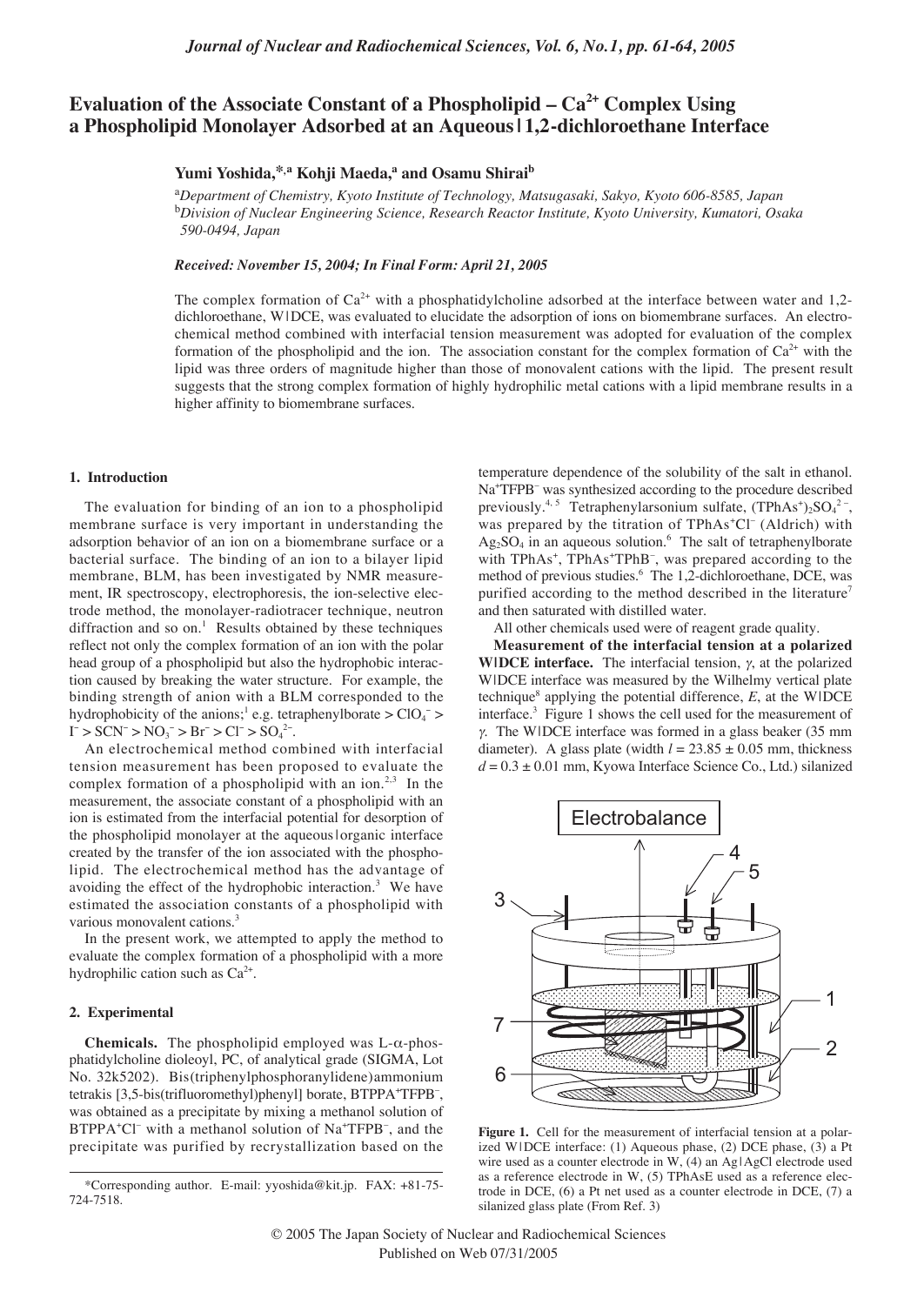with dimethyldichlorosilane was placed on the W|DCE interface, and connected to an electrobalance.

The  $\gamma$  value was estimated from the detaching force of the glass plate from the W|DCE interface:

$$
\gamma = \Delta W/(2l + 2d),\tag{1}
$$

where ∆*W* is the weight difference between the glass plate in contact with the interface and the same plate detached from the interface.

 $Ca<sup>2+</sup>$  was added to W as a chloride salt. The pH of W was not controlled by a buffer and was confirmed to be in the range 6–7. 0.01 M ( $M = \text{mol dm}^{-3}$ ) BTPPA<sup>+</sup>TFPB<sup>-</sup>, which is a supporting electrolyte, was added with PC to the DCE.

The interfacial potential difference between the W and DCE, *E*, was applied as the potential of W with reference to DCE using two reference electrodes of an Ag|AgCl electrode in W and a tetraphenylarsonium ion-selective electrode, TPhAsE, in DCE, and two counter electrodes of a Pt wire in W and a Pt net in DCE. The configuration of TPhAsE is given by eq 2.

Ag 
$$
\left|\begin{array}{c|c} AgCl & 0.1 \text{ M} & 5 \times 10^{-4} \text{ M} \\ \text{LiCl} & (\text{TPhAs}^{\text{*}})_{2}\text{SO}_{4}^{2-} & \text{TPhAs}^{\text{*}}\text{TPhB}^{-} & (2) \\ \text{(W)} & (\text{W}) & (\text{DCE}) \end{array}\right|
$$

In the presence of PC, the *E* was held at 0.2 V until the decrease in  $\gamma$  stopped before starting the potential sweep. The adsorption equilibrium of PC was achieved at 0.2 V, where strong adsorption of PC was observed.<sup>3</sup> The potential dependence of <sup>γ</sup> was measured by changing *E* from a negative to a positive potential.

*E* was related to the Galvani potential difference at the W|DCE interface,  $\Delta \phi$ , as,

$$
E = \Delta \phi + E_{\text{ref}} \,,\tag{3}
$$

where  $E_{\text{ref}}$  is the potential of the reference electrodes employed. The  $E_{\text{ref}}$  of TPhAsE was 0.350 V with reference to the standard potential<sup>3</sup> where the Gibbs free energy for the transfer of an ion from W to DCE,  $\Delta G_u$ , is recognized to be zero based on Parker's extrathermodynamic assumption.<sup>9</sup> Using eq 3, experimental data for  $E$  was converted to  $\Delta\phi$  and is shown as thus hereafter.

Voltammetry for the Ca<sup>2+</sup> transfer at a micro WIDCE interface. The Ca<sup>2+</sup> transfer at the WIDCE interface was measured as a voltammogram by scanning *E* applied at a micro W|DCE interface and measuring the current for the ion transfer.<sup>10, 11</sup> The cell consisted of W and DCE separated by a polyester film 16  $\mu$ m thick with a micro hole 50  $\mu$ m in diameter.<sup>11</sup> The W|DCE interface was formed at the micro hole. The supporting electrolyte added to DCE was BTPPA+TFPB-.

All electrochemical measurements were carried out at  $25 \pm$  $0.5 \text{ }^{\circ}C$ .

**Apparatus.** The potentiostat/galvanostat for voltammetry at the micro W | DCE interfaces and that for the  $\gamma$  measurement were Model HECS-318 (Huso Electro Chemical System) and Model HA 1010MIS (Hokuto Denko Co.), respectively. The function generator and X-Y recorder used were Model HB-111 (Hokuto Denko Co.) and Type 3086 (Yokogawa Electric Works, Ltd.), respectively. The electrobalance and the electrobalance lift were HD-60 (A&D Company, Ltd. ) and SYLB-7K (Sanyu Tech., Ltd.).

#### **3. Results and Discussion**

**Adsorption of a PC monolayer at the W|DCE interface.** Figure 2 shows the  $\gamma$  value at the WIDCE interface measured as a function of  $\Delta \phi$ . In the absence of PC in DCE, the potential dependence of  $\gamma$  showed the ideal electrocapillary curve of a quadratic function, which indicates the formation of an electrical double layer near the interface. Therefore, *E* was applied exactly at the W|DCE interface. When PC was added to DCE, the *γ* value decreased to approximately 7 mN m<sup>-1</sup> at a  $\Delta\phi$  of −0.15 V, and remained constant at ∆φ values between −0.3 and 0.05 V. In this potential range, the difference in  $\gamma$  between the presence and absence of PC was significant. When the  $\Delta\phi$  was shifted to more a positive potential than 0.05 V, the  $\gamma$  value increased steeply, and the difference in  $\gamma$  between the presence and absence of PC became insignificant. These results indicate that the adsorbed PC was released from the interface at a more positive potential than 0.05 V as described in the literature.<sup>2, 3, 12-17</sup> The threshold of  $\Delta\phi$  for lipid desorption, 0.05 V, is defined as  $\Delta\phi_{\text{desorb}}$  hereafter.

Figure 3 shows a plot of  $\gamma$  at  $-0.15$  V as a function of the bulk concentration of PC in DCE. When the concentration of PC was in the range between  $2 \times 10^{-6}$  and  $2 \times 10^{-5}$  M,  $\gamma$ decreased at the constant rate of 14 mN m<sup>−</sup><sup>1</sup> with the concentration of PC, indicating that the adsorption of PC at the W|DCE



**Figure 2.** The potential dependence of the interfacial tension in the presence  $(\bullet)$  or absence  $(\cdot)$  of  $10^{-5}$  M PC at the interface between DCE containing 0.01 M BTPPA+ TFPB– and W containing 0.1 M  $CaCl<sub>2</sub>$ .



**Figure 3.** The interfacial tension at −0.15 V as a function of the logarithmic concentration of PC, log C<sub>PC</sub>, in DCE.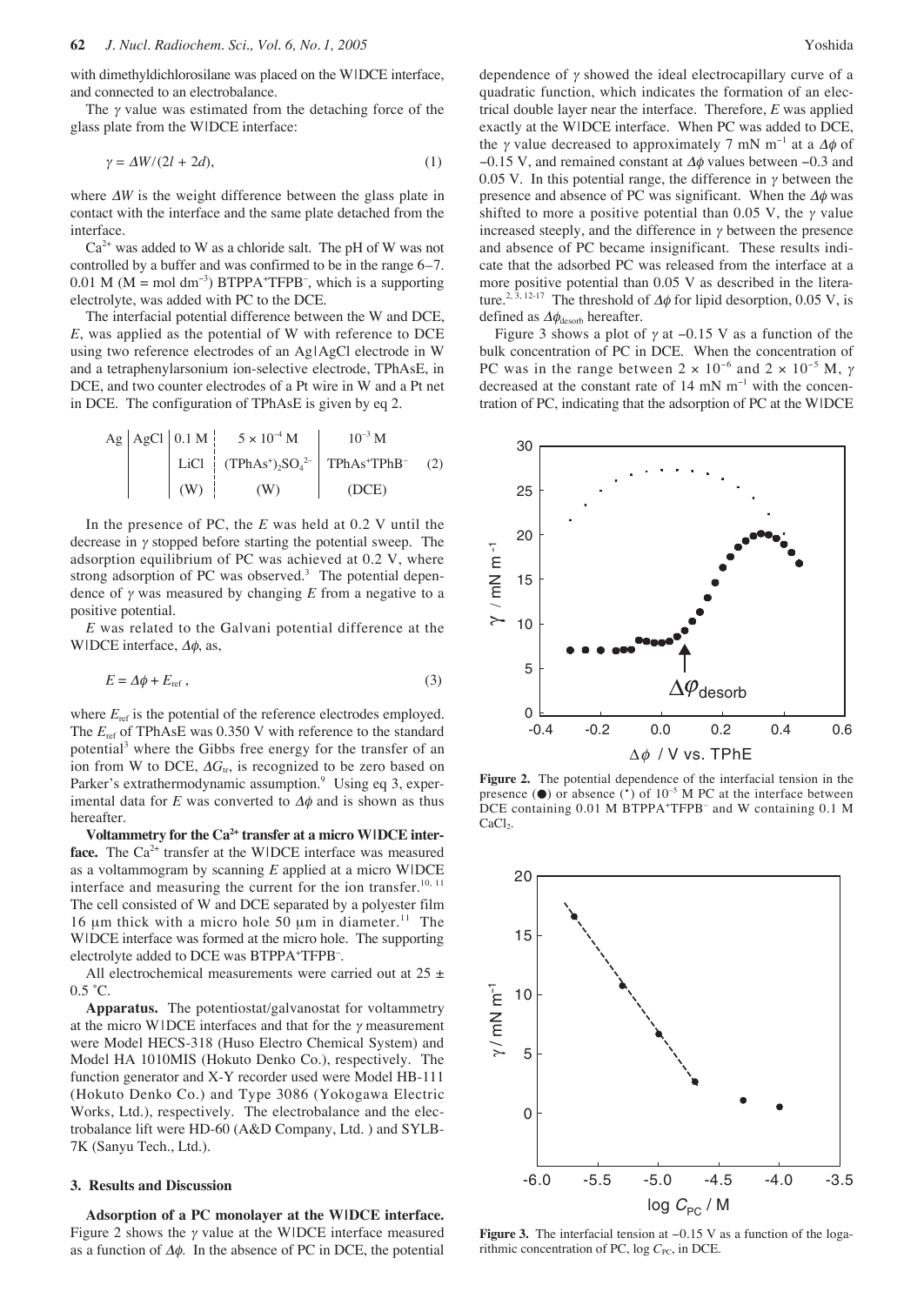interface was saturated. The surface excess concentration relative to both solvents,  $\Gamma_{\text{PC}}$ , was calculated to be 2.45 µmol m<sup>-2</sup> based on the slope, and was consistent with the reported value of 2.31 µmol m<sup>-2</sup> for a phospholipid monolayer in the presence of NaCl in W.<sup>3</sup> The  $\gamma$  decreased at lower rate when the concentration of PC was higher than  $5 \times 10^{-5}$  M, indicating that PC was present the critical aggregation concentration.

**Voltammograms for the transfer of Ca2+ facilitated by a PC at the W|DCE interface.** Previous studies have suggested that the desorption of PC at  $\Delta \phi > \Delta \phi_{\text{desorb}}$  is caused by the complex formation of a cation with PC followed by transfer across the interface.<sup>2, 3, 13, 18</sup> In order to confirm the complex formation of  $Ca^{2+}$  with PC, voltammograms for the transfer of  $Ca<sup>2+</sup>$  were measured at the micro WIDCE interface.

Figure 4 shows voltammograms for the transfer of  $Ca^{2+}$  in the presence of PC in DCE. In the absence of PC in DCE, the  $Ca<sup>2+</sup>$  transfer from W to DCE was observed as the positive current at 0.45 V in the voltammogram (line 1). When PC was added to the DCE, a new positive current appeared in the voltammograms at negative potentials greater than 0.45 V (line 2−5). The new positive current increased with the increase of the concentration of PC in DCE and shifted by about −0.060 V for a tenfold increase in the  $Ca<sup>2+</sup>$  concentration. Considering the previous study of ion transfer facilitated by a neutral ligand, $19$ the new positive current is found to be due to the  $Ca<sup>2+</sup>$  transfer facilitated by the addition of PC to DCE. The facilitation of the  $Ca<sup>2+</sup>$  transfer by the addition of PC results from the complex formation of PC with  $Ca^{2+}$ .

The potential range allowing the  $Ca^{2+}$  transfer facilitated by PC was greater than 0.05 V. The potential range agreed with that observable for desorption of the PC monolayer from the interface,  $\Delta \phi > 0.05$  V ( $\Delta \phi_{\text{desorb}}$ ), as shown in Figure 2. Therefore,



**Figure 4.** Voltammograms measured at micro interfaces between W containing 0.1 M CaCl<sub>2</sub> and DCE containing 0.01 M BTPPA+TFPBand (1) 0, (2)  $10^{-4}$ , (3)  $2 \times 10^{-4}$ , (4)  $5 \times 10^{-4}$ , and (5)  $10^{-3}$  M PC. Scan rate was 1 mV s<sup>−</sup><sup>1</sup> .



Figure 5. Potential dependence of the PC adsorption at the WIDCE interface.

the  $Ca<sup>2+</sup>$  transfer facilitated by the complex formation with PC causes desorption of the PC monolayer at  $\Delta \phi > \Delta \phi_{\text{desorb}}$ . The process of the adsorption-desorption behavior of PC in Figure 2 is illustrated in Figure 5.

**An association constant of Ca2+ with a PC monolayer adsorbed at the W|DCE interface.** The adsorption-desorption behavior of PC follows from transfer of the complex of PC with a hydrophilic cation, M<sup>z</sup>. The behavior can be expressed as eq 4.2, 3, 18

$$
PC_{(0)} \leq PC_{(ads)} + M^2 \leq MPC_{(ads)}^2 \leq MPC_{(0)}^2 \tag{4}
$$

Here, the subscripts (O) and (ads) denote the species in the bulk organic phase and the adsorbed species at the interface, respectively. Samec et al. proposed a theory for the potential dependence of  $\gamma$  by assuming the reaction in eq 4 and using two Frumkin isotherms for adsorption of PC and MPC<sup>z</sup>.<sup>2</sup> The theory suggests that the onset of the increase in interfacial tension such as  $\Delta\phi_{\text{desorb}}$  is determined mainly by the transfer potential for  $M^z$ ,  $\Delta \phi_M^0$ , the bulk concentration of hydrophilic salts, MX, in W,  $C^0_{\text{MX}}$ , and the association constant in O,  $K_{\text{ass}} =$  $C_{\text{MPC(O)}}/C_{\text{PC(O)}}C_{\text{M(O)}}.$ 

$$
\Delta\phi_{\text{desorb}} \approx \Delta\phi_{\text{M}}^0 - (RT/zF) \ln(K_{\text{ass}}C_{\text{MX}}^0 D_{\text{MPC}}^{1/2} D_{\text{PC}}^{-1/2}), \quad (5)
$$

where *D* is the diffusion coefficient.

The  $K_{\text{ass}}$  value was evaluated from  $\Delta\phi_{\text{desorb}}$  in Figure 2. By using eq 5, the log  $K_{\text{ass}}$  of  $Ca^{2+}$  with PC was calculated to be 19.3 mol<sup>-1</sup> dm<sup>3</sup>. In calculation, the following points were assumed: the lipid/ion stoichiometry of the complex was 1:1, and *D* of CaPC<sup>2+</sup> was equal to that of PC. The value of  $\Delta\phi^0$  for Ca<sup>2+</sup> was estimated to be 0.59 V based on  $\Delta\phi^0$  for Mg<sup>2+</sup>,<sup>20</sup> the potential difference between the positive current for the transfer of  $Ca^{2+}$  and that for the transfer of  $Mg^{2+}$  in the voltammogram recorded in the absence of PC.

Figure 6 shows the  $K_{\text{ass}}$  of PC with cations estimated from  $\Delta\phi$ <sub>desorb</sub>. The values of  $K_{\text{ass}}$  for monovalent cations other than  $Ca<sup>2+</sup>$  are the values reported in our previous work<sup>3</sup> which was estimated according to a procedure similar to the present work The log  $K_{\text{ass}}$  of PC with  $Ca^{2+}$  was higher by 3 times than those of PC with monovalent cations. It has been reported that the association of BLM with a metal cation is stronger with the increase of the surface charge density of the metal cation.<sup>1</sup> The complex formation between cations and the PC monolayer adsorbed at the interface demonstrates a trend similar to that reported in the study of BLM.



Figure 6. The association constants,  $K_{\text{ass}}$ , of PC with the cations in DCE evaluated from the onset of the increase in the potential dependence of  $\gamma$ ,  $\Delta\phi$ <sub>desorb</sub>. The  $K_{\text{ass}}$  of cations other than Ca<sup>2+</sup> were calculated in Reference 3. Arg<sup>+</sup> indicates the arginine cation. The value of  $K_{\text{ass}}$ for  $(CH_3)_4N^+$  was too small to determine.